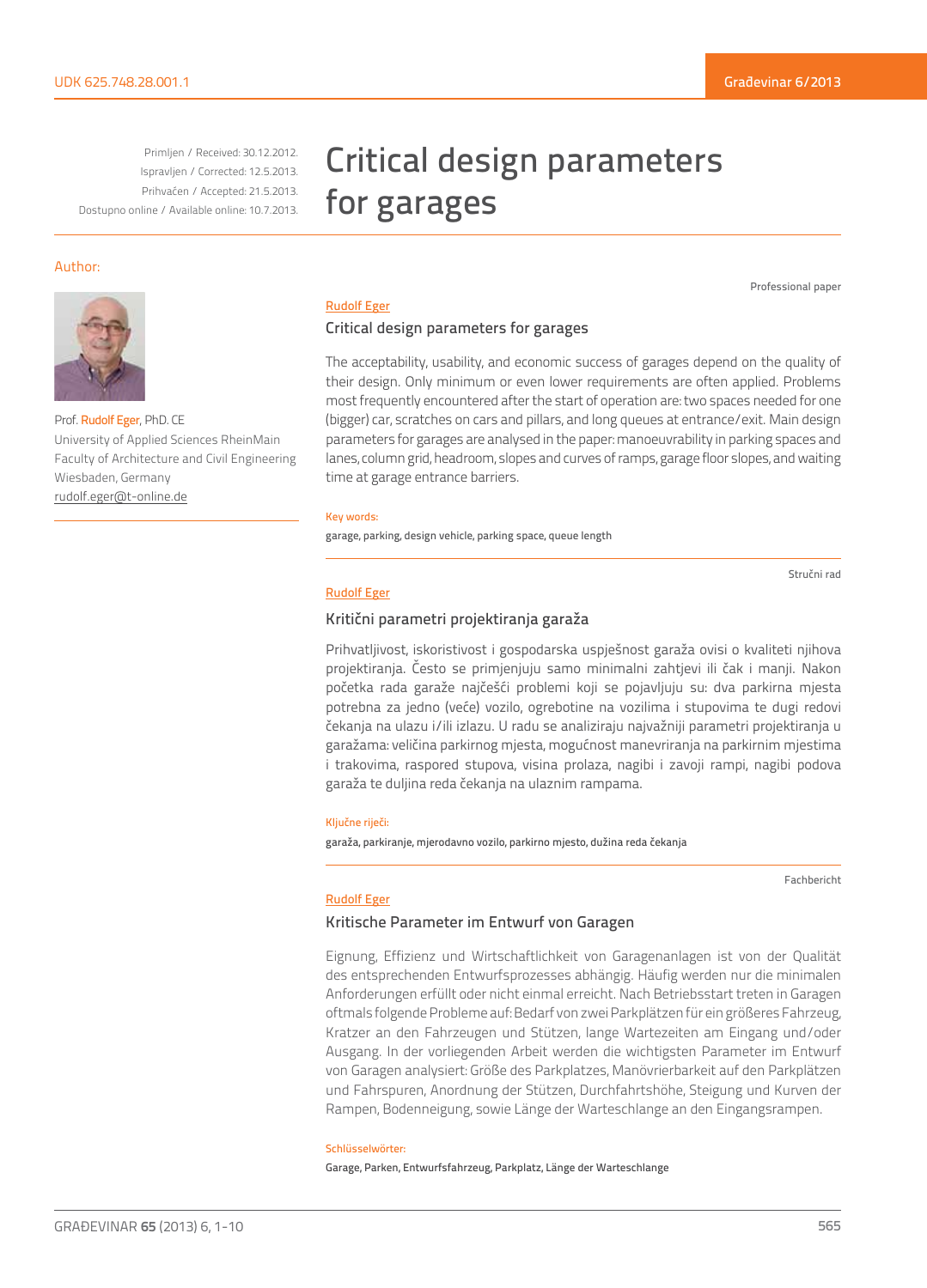# 1. Introduction

Parking facilities can be open space one-level ground-surface facilities, with dedicated stripes for parking spaces and lanes, or they can be garage buildings above or under the ground surface. Garages are seldom stand-alone buildings, i.e. they are usually realized as parking levels integrated into a building in city centres, often below the ground level.

The demand for parking has a lot of variables. For city centres, the number of necessary parking spaces is largely dependent on the quality of the public transport system. Some big cities – at least in Germany - restrict realisation of new parking lots to a certain percentage if the project is well connected to a public transport system. Thus in the inner city of Frankfurt on the Main, Germany, it is only allowed to build ten percent of the parking lots one would normally have to build on a site situated outside the city [1]. Nevertheless, despite very good and very well used public transport services, a high demand still exists for good-quality parking lots, and this demand has to be satisfied to keep residents, customers, visitors, and employees staying and coming. As a rule of thumb, there are approximately 100 parking spaces per hectare in central business areas of big cities in Germany, out of which roughly 50 percent are public  $[2]$ . As an example, the map of the inner city of Frankfurt on the Main, Germany, shows both the main public transport stations and the public garages which provide approximately 11,700 public parking spaces in the city centre.



**Figure 1. Public transport stations and garages in the centre of Frankfurt on the Main (www.mainziel.de)**

# 2. Critical planning and design parameters

## **2.1. Design vehicle**

Many older garages, but surprisingly some newly built garages as well, feature parking spaces and lanes that cause problems already when used by medium sized cars. Therefore, after deciding about the required number of parking spaces, the next important step in the planning process is to define a typical design vehicle for the actual garage project.

The design vehicle for a public garage should normally be a personal car which represents 85 % of vehicles currently

running in the region in which the garage is situated (e.g. there is no need to consider in central Europe provisions used in the United States where the design personal vehicle is 5,80 m long and 2,10 m wide (without mirrors), with an outer turning radius of 7.30 m [3]). Some countries choose the 80 % and/or 90 % (e.g. Austria) to decide on the size of design vehicles. Despite the widely talked-about small cars, 85 percent of vehicles in Germany – and it can be assumed for other central-European countries as well - have increased in size quite considerably over the past decades. Mainly the width (+ 8 cm) and the height (+ 16 cm) of vehicles have increased since 2000 (last data gathered before 2010). The data for Germany [4-8] are shown in the following Table 1.

| Table 1. Development of design personal car size in Germany (85 % |  |  |  |  |
|-------------------------------------------------------------------|--|--|--|--|
| of cars)                                                          |  |  |  |  |

| Year          | Length<br>$\lceil m \rceil$ | Width<br>(without mirrors)<br>[m] | Height<br>[m] |  |
|---------------|-----------------------------|-----------------------------------|---------------|--|
| 1975. / 1991. | 4,70                        | 1.75                              | 1,50          |  |
| 2000. / 2005. | 4.74                        | 1,76                              | 1,51          |  |
| 2010, / 2011. | 4.77                        | 1.84                              | 1,67          |  |

The resulting measurements for the 85 % design personal car for 2011 are shown in Figure 2 (typical cars approximately in the frame of the 85 % car are the Mercedes-C class, and the VW Passat 2010).



**Figure 2. Design 85 % personal car in Germany 2010/11 [8]**

This car size has been derived from all new personal cars including small and large ones, weighted with the number of registrations in 2010 in Germany. For users which have no clearly defined special needs, the design vehicle for a garage in central Europe – as an assumption based on the mentioned German data – would currently measure 1.84 m in width (without mirrors), and 4.77 m in length.

For special-purpose garages (e.g. a) garages in buildings with luxury apartments where more luxury cars and/or SUVs can be expected; b) garages or garage levels designated for smallsized vehicles like Smart), other design cars representing 85 % of a certain class should be chosen. Some of these classes are shown in Table 2.

A distinction between garages for long term and short term parking has not been considered because there is no reason to assume any difference in the mix of cars.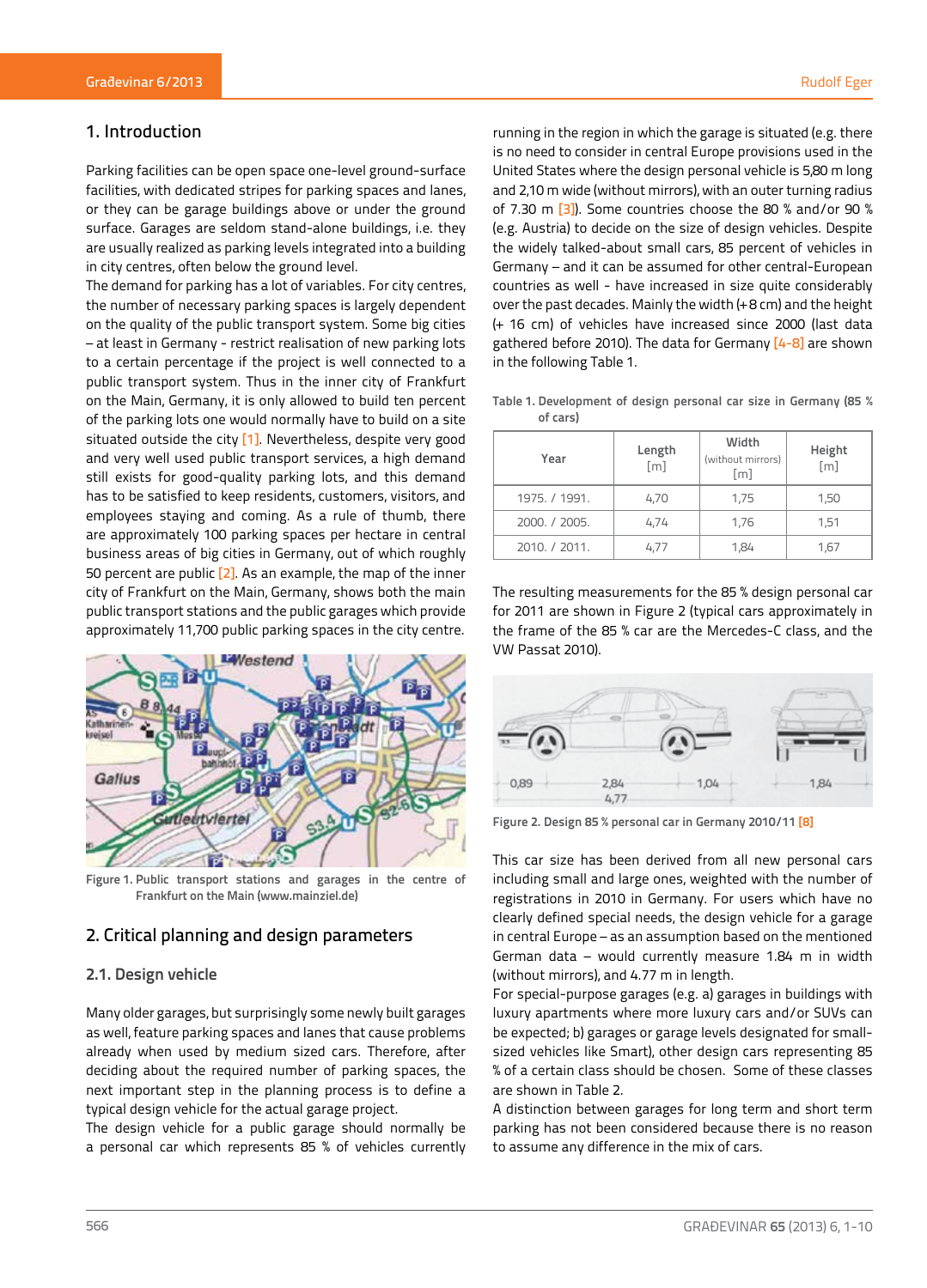|  | Table 2. Special car-classes in Germany (85 % car of the class 2010/11) |
|--|-------------------------------------------------------------------------|
|--|-------------------------------------------------------------------------|

| Car-class                              | Length<br>$\lceil m \rceil$ | Width<br>(without mirrors)<br>$\lceil m \rceil$ | Height<br>[m] |
|----------------------------------------|-----------------------------|-------------------------------------------------|---------------|
| Ultra-small<br>(e.g. Smart)            | 3,64                        | 1,65                                            | 1,56          |
| Upper (e.g. Mercedes<br>S-class)       | 5,20                        | 1,95                                            | 1,49          |
| SUV (e.g. Porsche<br>Cayenne)          | 4,77                        | 1,91                                            | 1,75          |
| Big utility vans<br>(e.g. VW Multivan) | 5,15                        | 1,93                                            | 2,06          |

## **2.2. Size of parking spaces and lanes**

Parking spaces and the adjacent area, i.e. the lanes along the parking spaces, must provide enough room to enable the above mentioned design vehicle to manoeuvre in and out of the parking space. In addition to the size of the car (width 1.84 m x length 4.77 m), there have to be enough reserves on all sides to allow for a secure, comfortable and careful driving. German guidelines for parking facilities ([7] chapter 4.2.1.6) consider 0,75 m between adjacently parked cars as comfortable, and 0,55 m as acceptable for the case of having the mirrors popped out and the doors opened at an acceptable angle. At the front and the rear of a parked car, the clearance of 2 x 0.15 m = 0.30 m is proposed. Together with the size of the design vehicle, and assuming that all cars are parked right in the middle of the parking spaces, the numerically deduced size of a parking space perpendicular to the lane would be:

- **Length:** 0.15 m *clearance* + 4.77 m *car* + 0.15 m *clearance*  $= 5.07 m$
- **Width:** 0.375 m *clearance* + 1.84 m *car* + 0.375 m *clearance* = 2.59 m (comfortable)
- **Width:** 0.275 m *clearance* + 1.84 m *car* + 0.275 m *clearance* = 2.39 m (acceptable)

As cars are not always parked in the centre of the parking space, and as drivers and passengers vary considerably in their behaviour when entering and leaving the car, it can rightly be assumed that the size of a parking lot perpendicular to the lane should be:

5.00 m x 2.50 m (length x width). This is parking space for the 85% design personal car.

Thus the proposed width of 2,50 m represents the median between "comfortable" and "acceptable" usage, and limits the floor-space consumption.

If upper class vehicles are chosen as benchmark for a garage project, the proposed size – taking into account Table 2 and allowing more space for door-opening – should be:

5.20 m x 2.70 m (length x width). This is parking lot for the 85% upper car-class.

If a parking space is marked directly along a wall, at least additional 0.20 m should be added to the width to enable most cars to move into the space from the front side, and not to have to turn around first and then enter the space from the rear side.

Lanes along parking spaces should allow for a secure slow driving along and moving into and out of the spaces. To enable entering a parking space of a certain width from a lane of a certain width, the necessary space for turning curves of cars, the column grid of the garage, and the angle at which individual spaces are aligned to the lane, have to be considered (see Figure 3).



**Figure 3. Geometry of parking spaces and lane (here spaces are aligned at 75°)**

Some regulations still allow lanes 5,50 m in width, which is too narrow for present day car sizes, as the above mentioned numerically necessary length of a perpendicular parking space is already 5,07 m for the design personal car, out of which 5,00 m are marked as bay, overlapping already 0,07 m into the lane.



**Figure 4. Parking spaces and lane with cars overlapping into the lane**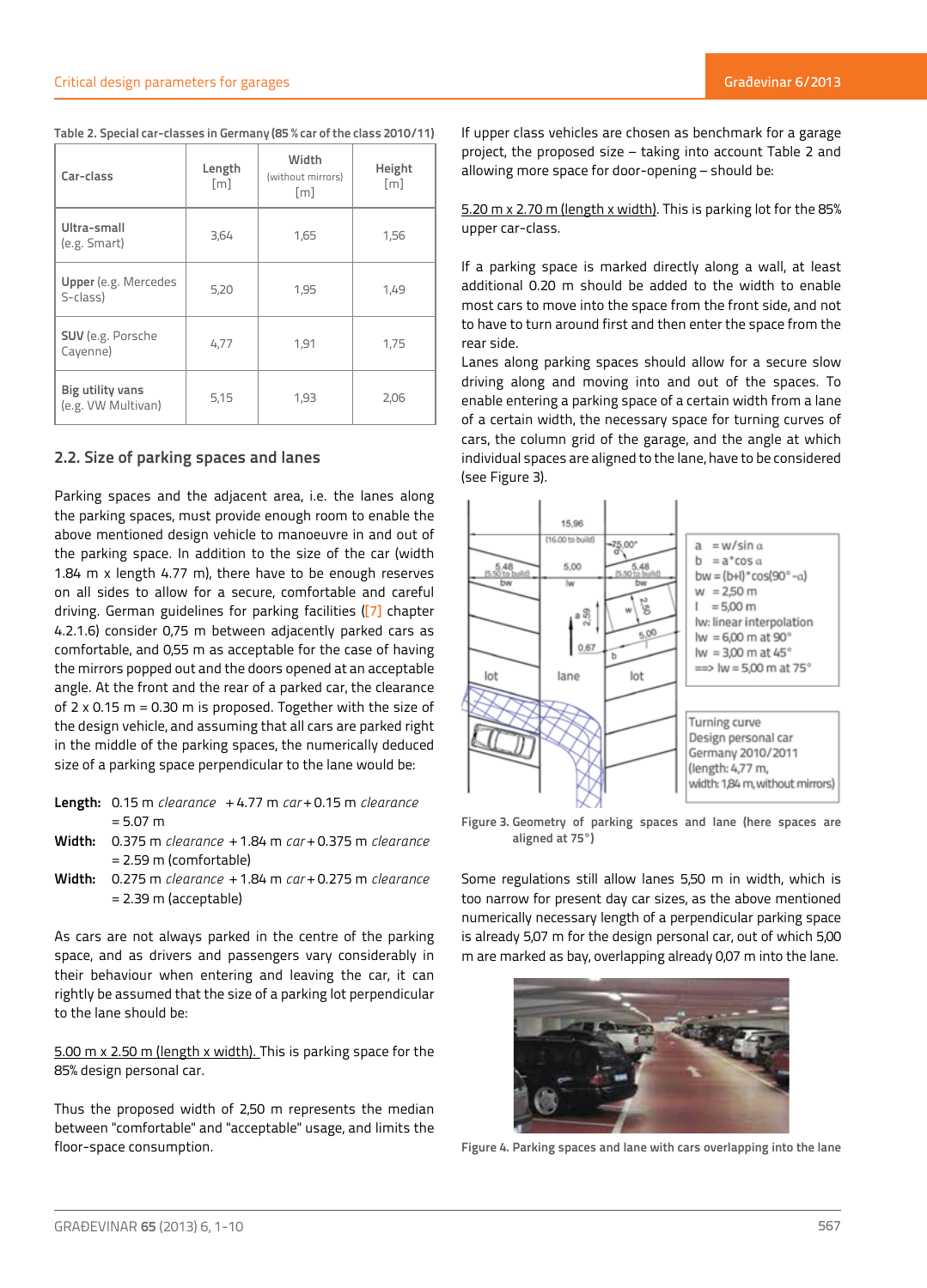If the construction system of a garage is not an open spaced facility without columns, the necessary space for columns, walls, insolation, and technical installations, has to be added to the measurements of parking spaces and lanes, as shown in Figure 3. As many garages are formed in underground levels of residential or office buildings, the construction grid of the building has to be adjusted to the grid of the garage. A good example with a quadratic grid of 8.10 m, i.e. 5 x 1.35 m, which is a common module in architecture, is shown in Figure 5.



**Figure 5. Example of a column grid for buildings with underground garage level(s). Realized: Opernturm garage, Frankfurt on the Main, 2010**

## **2.3. Headroom**

A sufficient garage headroom has to be properly defined for ramps and parking levels. At the entrance, an appropriate sign has to show the allowed maximum height for entering vehicles (in addition, a hanging rod should warn if a car height is excessive). The usual displayed height is currently 2.00 m. Newer data show that the height of cars has increased considerably (see Tables 1 and 2). If it can be anticipated that a garage will frequently be used by SUVs and/or cars with roof tops, railings, and sport facilities, the allowed car entering height should be no less than 2.10 m.

As there are legally permitted tolerances between planned measures and actually realised measures (from at least 0.02 m up to 0.05 m, depending on national regulations and the local construction practice), these tolerances should also be taken into account. In addition, actual height of a car can differ from the height printed in the car's papers (due to e.g. tire pressure, suspension). Therefore as a sum of tolerances at flat garage levels, at least 0,10 m should be added to the height displayed at the entrance (e.g. entrance sign height of 2.00 m leads to planned headroom of 2,10 m at flat level). More headroom has to be provided along sloped ramps (see Figure 6): + 10 cm along the ramp (altogether 2.15 m, if 2.00 m is displayed). Where the slope changes by 8 % or more (e.g. from 15 % sloped ramp to 0% at the flat garage level) + 20 cm at slope-changing points and 1.50 m along both sides of these points have to be considered (altogether 2.25 m, if 2.00 m displayed).

An additional headroom might be necessary, if the garage level is sloped for drainage (cleaning water, thawing ice and snow), and to avoid uncontrolled puddles and resulting danger of chloride impact. The necessary slope has to be at least 2 % to ensure that the water flows in the right direction, and having in mind construction tolerances.



**Figure 6. Example for calculating headroom along a garage ramp (5 cm construction tolerance not included!)**

## **2.4. Ramps**

Ramps are garage elements enabling cars to move between parking levels. For the longitudinal section design, a ramp should not exceed 15% (in the middle of the respective lane), but short ramps inside a garage may be sloped up to 20 %. If the slope difference is more than  $\Delta s = 8$  %, a flatter section with 7.5 % for 1.5 m (0.75 + 0.75) at the top, and 2.5 m (1.25 x 1.25) at the foot of the ramp, has proven to be sufficient to avoid car damage (e.g. see Figure 6) [7].

The horizontal design of a ramp has to comply with the turning curves of the chosen design vehicle, with additional clearance to allow for comfortable and secure driving. The lane width of linear ramps should be no less than 2.75 m, while an additional clearance of 25 cm should be provided on both sides. Curved ramps must have a radius of at least 5.00 m at the inner lane boundary, with at least 3.50 m in lane width. An additional clearance of at least 25 cm should be provided on both sides. Some sources require 3.70 m lane plus 30 …50 cm clearance for a more comfortable driving [7, 9]. Dimensions proposed in [7] are shown in Figure 7.



**Figure 7. Measures proposed for spiral ramps [7]**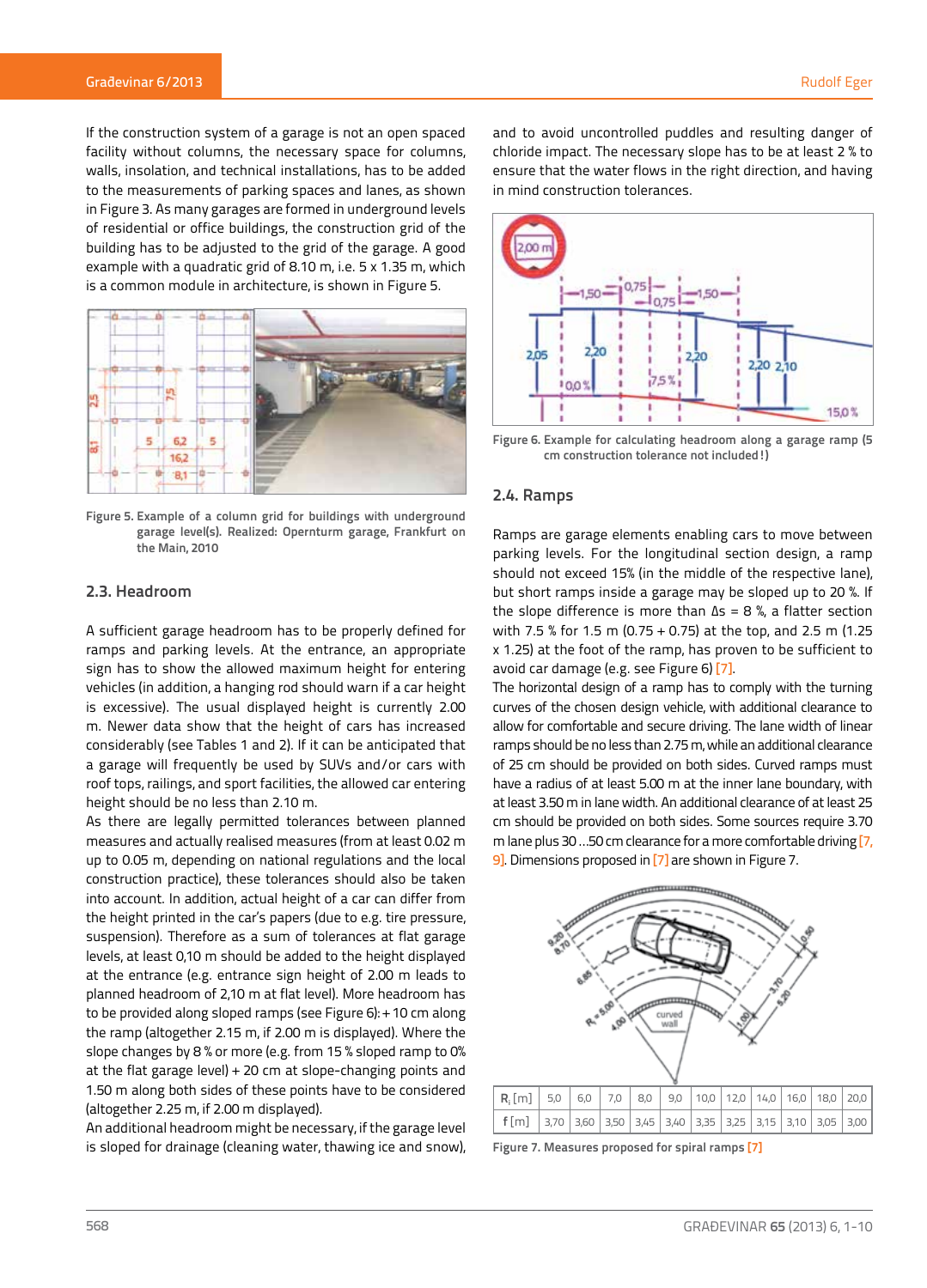Figure 8 shows a spiral ramp with (nearly) minimum size: inner radius 4.75 m, outer radius 8.75 m (= lane width 3.50 m + 2 x 0.25 m). This ramp serves a 4-level underground garage with 1.400 parking spaces, with no known complaints.



**Figure 8. Spiral ramp 4 m in width, inner radius: 4,75 m (My Zeil, Frankfurt)**

## **2.5. Queue length at barriers**

The entrance and exit barriers can lead to considerable queue lengths, and these can disturb traffic on the adjacent street and/or the traffic flow within the garage. German guidelines for garage facilities ([7], annex K)

introduce a queue length assessment method based on known and proven capacity of certain control devices. Certain parameters such as the location, user groups and kind of chosen control devices are included. Based on location, user characteristics and time distribution the trip generation has to be calculated (data "traffic flow entering garage" in Figure 9). The expected queue length is assumed based on empirical data and computer simulation results. Summarizing and compressing the data, Figure 9 shows the expected queue length (number of personal cars, each car can be assumed to be 6 m long including the distance between cars) for a known volume of the entering traffic flow. The results have proven to be quite reliable, leaning a bit to the safe side if tried with real traffic evaluations [10, 11].

# 3. Conclusion

The design of a modern garage building can guarantee a good usability by providing parking spaces, lanes and ramps which fulfil the needs for parking a typical personal car. Such a car has grown in size over the past decades, with the technical guidelines staying mostly behind. Therefore today's parking facilities should have parking spaces that are at least 2.50 m wide, while lane width should be at least 6.00 m. Other important design parameters are: headroom (at least 2.00 m for car height), ramp dimensions (slope, width, flattening), and queue length at barriers.





**Figure 9. Queue length assumption [7, 10]**